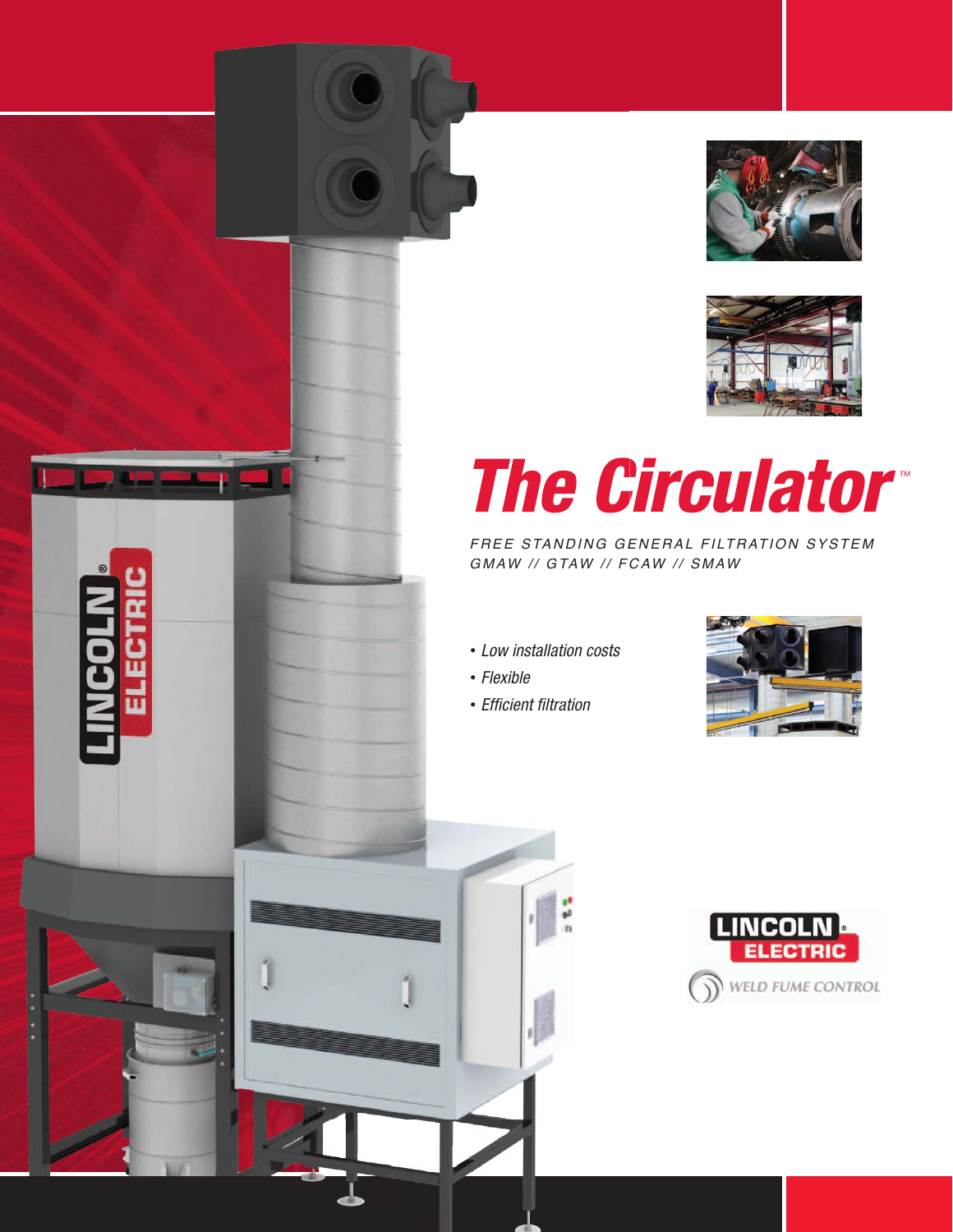

## *The Circulator ™ System*

FREE STANDING GENERAL FILTRATION SYSTEM GMAW // GTAW // FCAW // SMAW





## THE CIRCULATOR™ IS A FREE-STANDING GENERAL FILTRATION SYSTEM THAT REDUCES THE OVERALL CONCENTRATION OF WELDING FUME THROUGH CONTINUOUS FILTRATION AND AIRFLOW.

The product has been designed exclusively for extracting and filtering welding fume which is released during the most common welding fabrication processes. The system supplements the natural ventilation (draft) and/or forced ventilation (roof/wall fans) which may be present to reduce the overall concentration of welding fume in the workshop.

## THE CIRCULATOR<sup>™</sup> CAN BE THE RIGHT SOLUTION:

- When overhead cranes are in use (push-pull systems have obstructive ductwork);
- In facilities where ductwork cannot be hung;
- To supplement source extraction in areas where it is currently employed and in areas with outside interferences such as overhead fans, current HVAC, etc.; and
- When the weldments are too large to be fully covered by extraction arms.

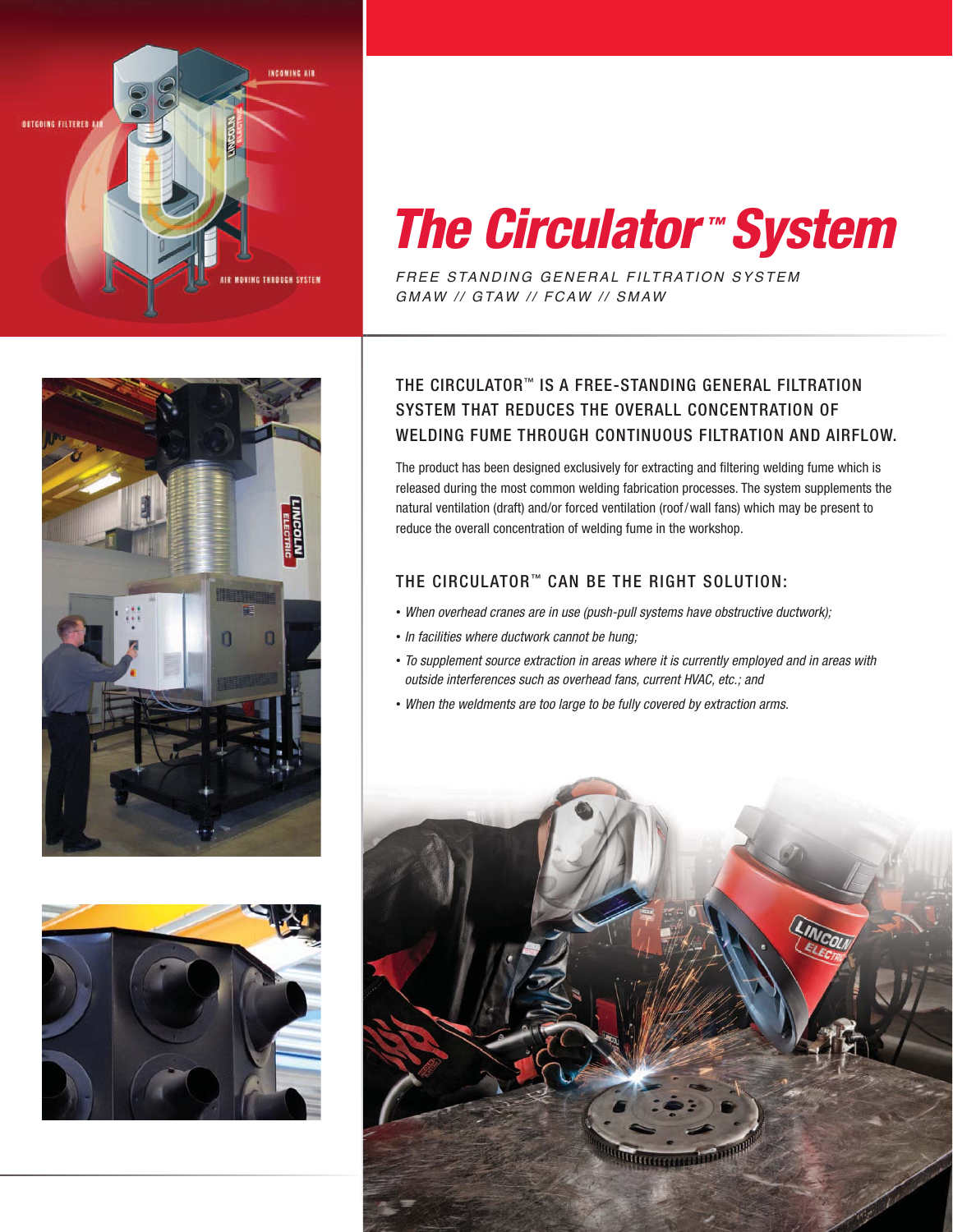## THE LINCOLN ELECTRIC CIRCULATOR™ -INNOVATIVE WELD FUME CONTROL

Remove welding fume with an innovative and cost-effective method of extracting and filtering the workshop air. The Circulator™ system consists of four components: The Green-Drive™ control system, a high-efficiency filter unit, energyefficient fan, and the Circulator™ with six multi-directional outlet nozzles.

Welding fume consists of heated gases, base metals and coatings present on base metals. The high temperatures cause the fume to rise, forming a layer known in the manufacturing environment as the "welding blanket." The Circulator™ forces air movement through the welding blanket and into continuous motion. The circulated air is filtered and re-circulated.

### THE FOUR MAIN COMPONENTS:

- 1. Circulator<sup>™</sup> Unit: Lincoln Electric's unique Circulator<sup>™</sup> air dispersement head re-circulates the cleaned air into the workspace by means of precisely controlled outlet nozzles. These nozzles can be rotated up to 35 degrees and adjusted individually for optimum airflow. The Circulator™ position is directly influenced by the height of the welding fume layer. Positioning inside the layer gives the best result, but it is also possible to locate the Circulator™ just beneath the layer. The Circulator™ ensures that the rising welding fumes are continuously filtered out and recirculated with clean air, thereby reducing the concentration of particulate in the air.
- 2. Filter Unit: A stationary filter unit incorporating automatic pneumatic filter cleaning. Air is captured and cleaned in a 3-stage 150  $m^2$  (1615 ft<sup>2</sup>) filter system with an efficiency of 99.9%. The filter unit has an external compressed air connection and particulate is collected in a waste container that can be emptied easily.
- 3. Fan: Lincoln Electric utilizes a high-efficiency 10 Hp IE3 motor in combination with 50Hz fan technology offering the same airflow as a traditional 60Hz fan, but with less noise, less energy consumption, and less required Hp. In addition, our fans are placed in an insulated sound absorbing box providing a quiet operating system (under 68dB).
- 4. Green-Drive™ Control System: Lincoln Electric's Green-Drive Systems are on the cutting edge of fume technology control. Integrated controls continuously monitor system operation with a state-of-the-art pressure sensor and increase or decrease airflow to maintain the required performance levels. This results in energy savings of up to 50% and increased filter life of up to 30% over traditional on/off systems. The system controls offer two innovative cleaning mechanisms which monitor airflow through the filter — one triggered by a timer and the other by a pressure differential switch — to deliver maximum operating efficiency resulting in energy and cost savings.

#### Please note:

Continuous filtration and recirculation of air alone results in a degradation of the air quality; therefore additional ventilation with fresh outside air is also necessary. The degradation eventually occurs through the potential build-up of fumes and gases that cannot be filtered. Due to this unavoidable occurrence, we advise that the Circulator™ System be utilized in combination with roof or wall-mounted ventilators.